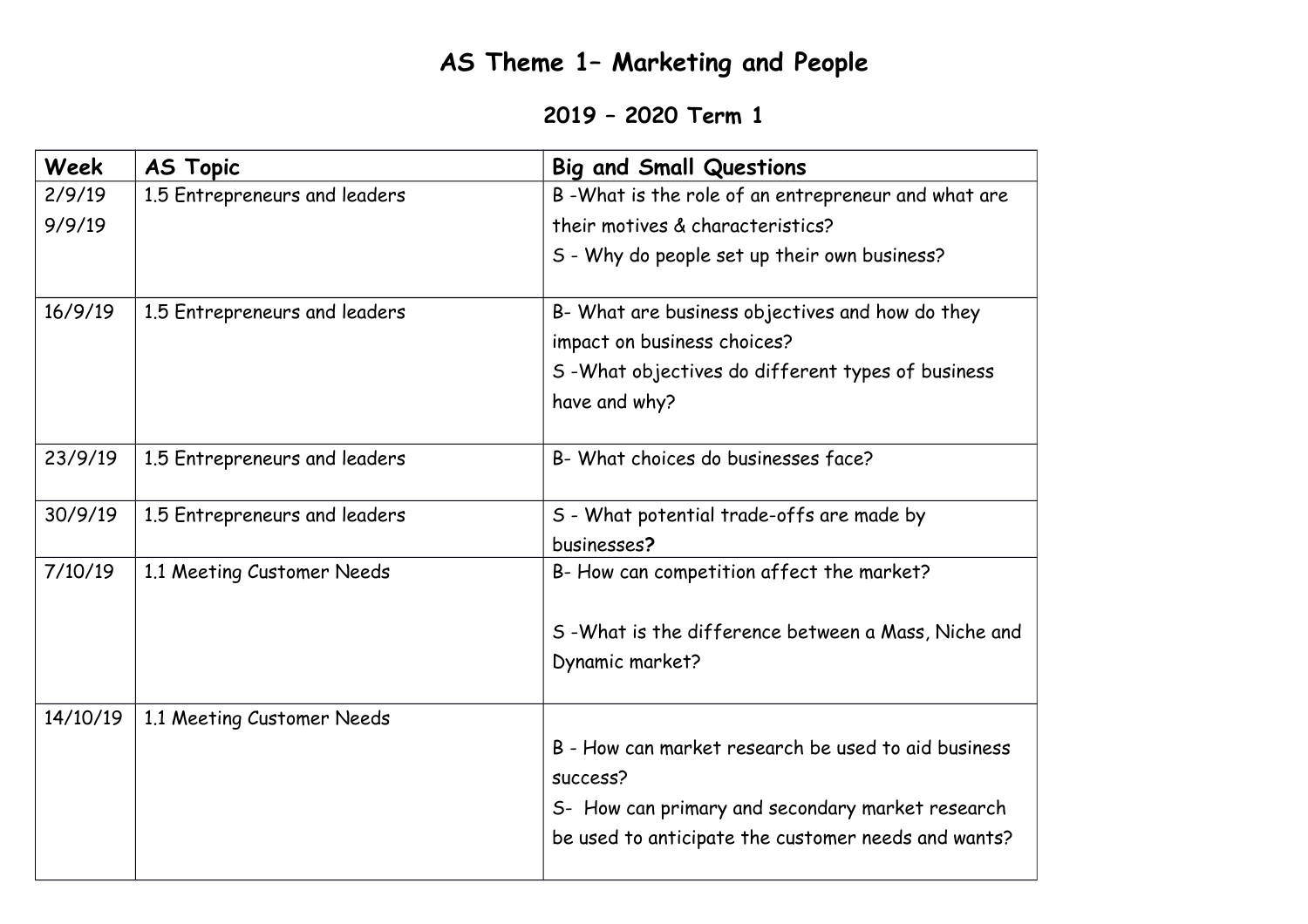| 21/10/19 | <b>Meeting Customer Needs</b><br>1.1 |                                                       |
|----------|--------------------------------------|-------------------------------------------------------|
|          | 1.3 Marketing Mix and Strategy       |                                                       |
| 4/11/19  | 1.1 Meeting Customer Needs           | B: How can market mapping be used by businesses to    |
|          |                                      | gain a competitive advantage?                         |
|          |                                      |                                                       |
|          |                                      | S: What is a market map and how can it be used to     |
|          |                                      | identify gaps in the market?                          |
|          |                                      |                                                       |
| 11/11/19 | 1.3 Marketing Mix and Strategy       | B: How do changes in the design mix reflect social    |
|          |                                      | changes?                                              |
|          |                                      |                                                       |
|          |                                      | S: What are the elements of the design mix and why    |
|          |                                      | are they important?                                   |
|          |                                      |                                                       |
| 118/11/1 | 1.3 Marketing Mix and Strategy       | B: What marketing strategies are appropriate for      |
| 9        |                                      | different markets?                                    |
|          |                                      | S: What are extension strategies?                     |
| 25/11/19 | 1.3 Marketing Mix and Strategy       | B: How do businesses build a brand?                   |
| 2/12/19  | 1.3 Marketing Mix and Strategy       | S: What are the types of branding a promotion used by |
|          |                                      | businesses?                                           |
| 9/12/19  | 1.3 Marketing Mix and Strategy       | B: What factors determine a business's pricing        |
|          |                                      | strategy?                                             |
|          |                                      | S: What different types of pricing strategy are       |
|          |                                      | there?                                                |
| 16/12/19 | 1.3 Marketing Mix and Strategy       | 2.3.3 Business failure                                |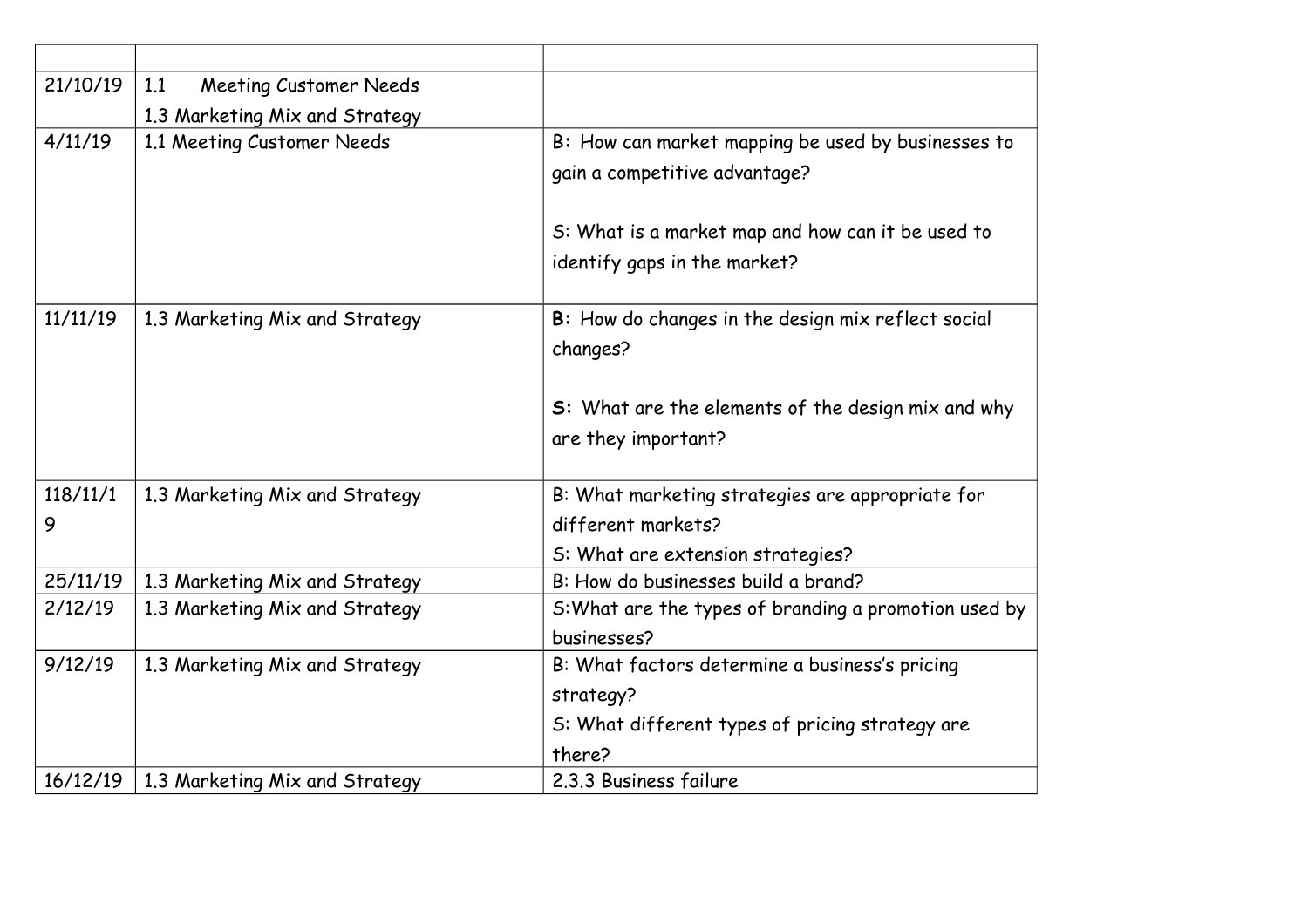## **2020 Term 2**

| Week    | <b>AS Topic</b>                | <b>AS Content</b>                                              |
|---------|--------------------------------|----------------------------------------------------------------|
| 6/1/20  | 1.3 Marketing Mix and strategy | B: What distribution channels can businesses use?              |
|         |                                | S: How do distribution channels reflect social changes?        |
| 13/1/20 | 1.3 Marketing Mix and Strategy | B: What is a Marketing Strategy?                               |
|         |                                | S: How do the Product Life cycle and The Boston Matrix support |
|         |                                | a business's marketing strategy?                               |
| 20/1/20 | 1.2 The Market                 | B: What factors can lead to a change in demand?                |
|         |                                | S: How a demand curve be used to identify patterns?            |
| 27/1/20 | 1.2 The Market                 | B: What factors can lead to a change in supply?                |
|         |                                | S: How a supply curve be used to identify patterns?            |
| 3/2/20  | 1.2 The Market                 | B: What is the interaction of supply and demand?               |
|         |                                | S: How can we draw and then interpret supply & demand curves?  |
| 10/2/20 | 1.2 The Market                 | B: How do we calculate PED?                                    |
|         |                                | S: How do we interpret PED figures?                            |
| 24/2/20 | 1.2 The Market                 | B: How do we calculate Income Elasticity of Demand (YED)       |
|         |                                | S: How do we interpret YED figures?                            |
| 2/3/20  | 1.2 The Market                 | Markets (review) - see above                                   |
| 9/3/20  | 1.4 Managing People            | B: How does the structure of a business affect the staff,      |
|         |                                | motivation and communication?                                  |
|         |                                | S: What is the impact of different structures on a business's  |
|         |                                | efficiency?                                                    |
| 16/3/20 | 1.4 Managing People            | B: How can businesses view their staff?                        |
|         |                                | S: What is the distinction between dismissal and redundancy?   |
|         |                                |                                                                |